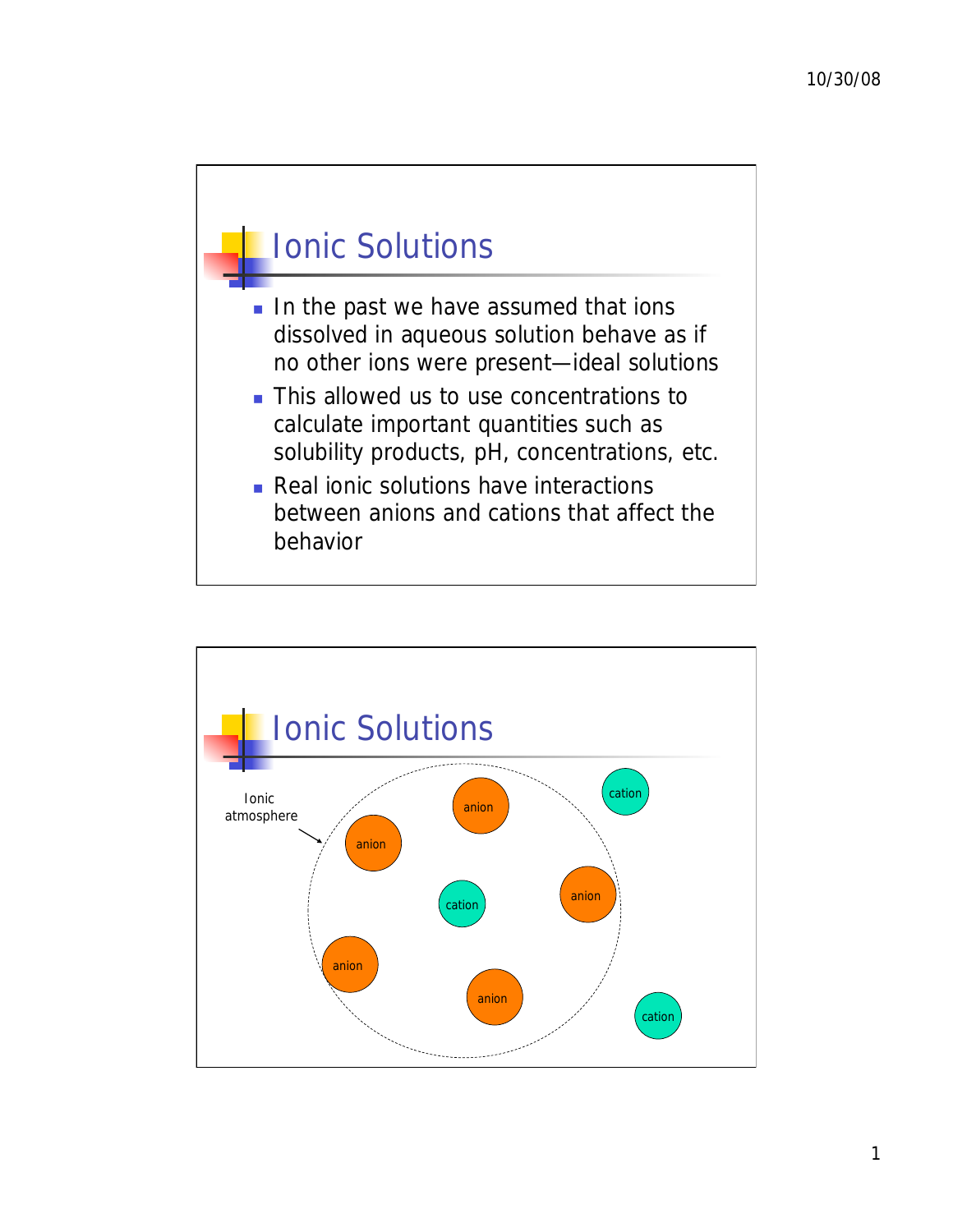

- The ionic atmosphere around an ion tends to reduce the charge of that particular ion seen by counter ions in solution
- Suppose we have a dilute solution of  $Ag^+$ and Cl- ions

 $K_{sp}(AgCl) = 1.8 \times 10^{-10}$ 

If we add NaNO<sub>3</sub>, what will happen to the solubility of AgCl?

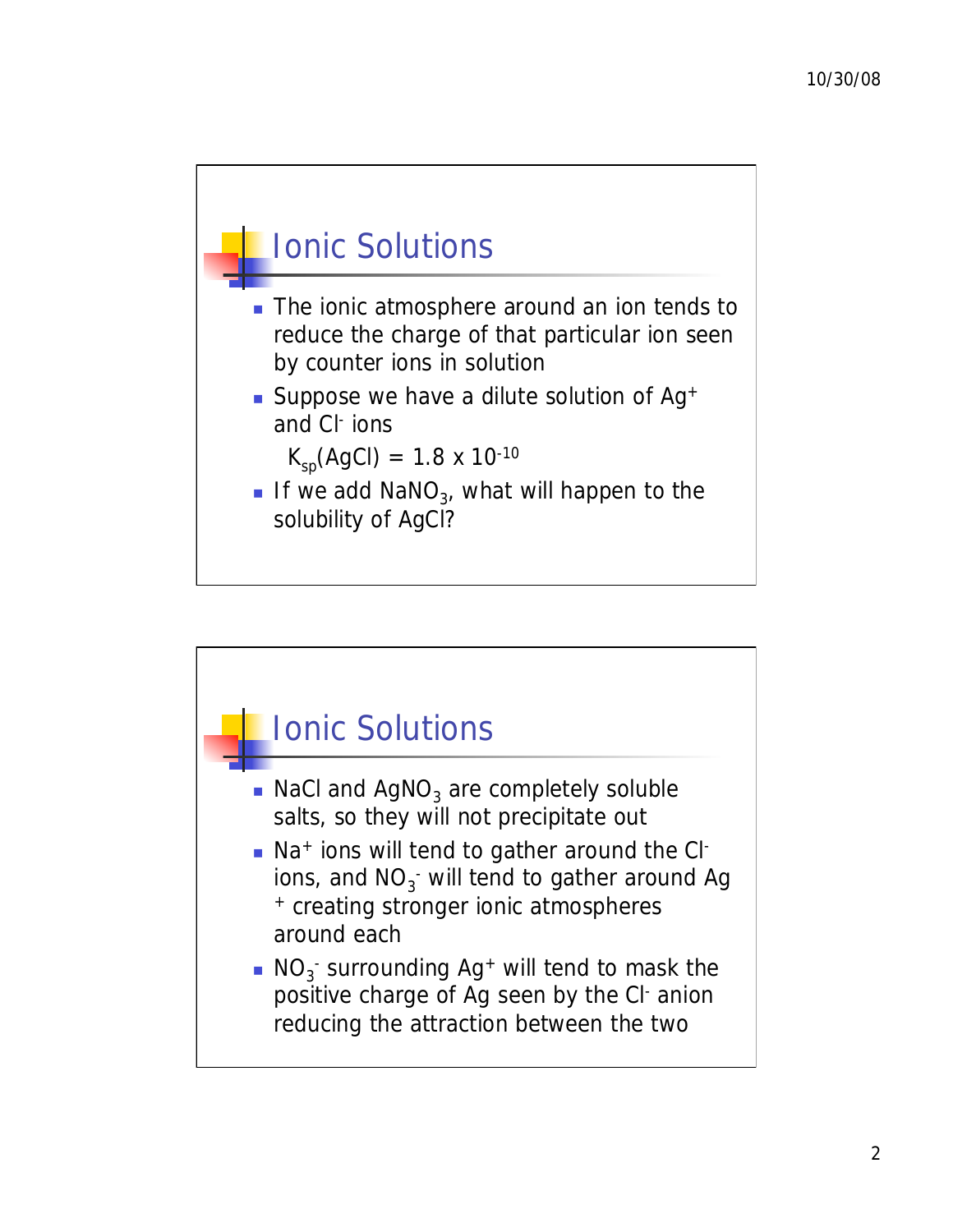

- Consequently, the solubility of AgCl will increase with the presence of spectator ions
- $\blacksquare$  NaNO<sub>3</sub> increases the *ionic strength* of the solution—Na+ and  $NO_{3}^-$  do not participate in any chemistry, but they affect the chemistry of other ionic species
- The behavior of any ionic solution depends on the ionic strength of the solution

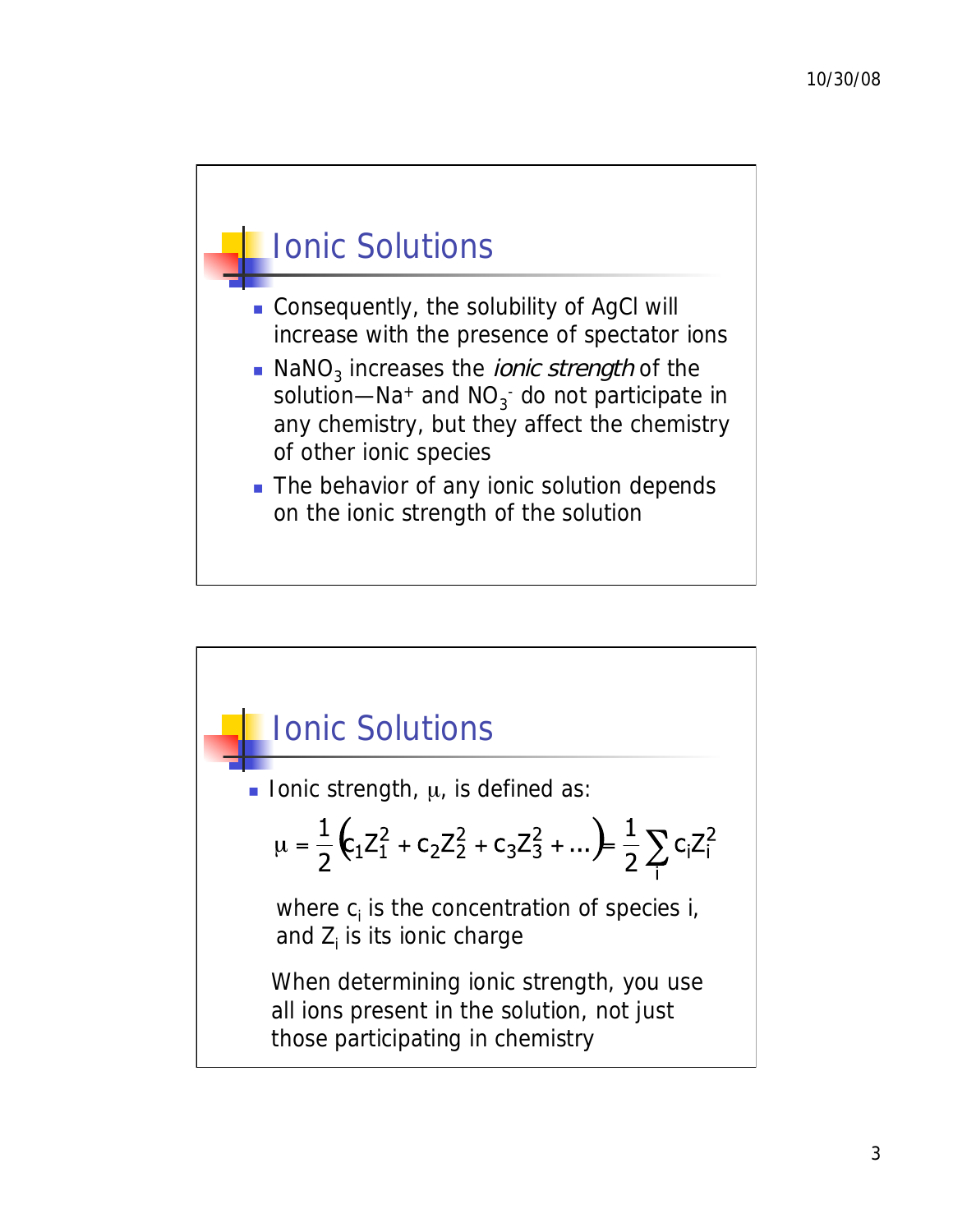

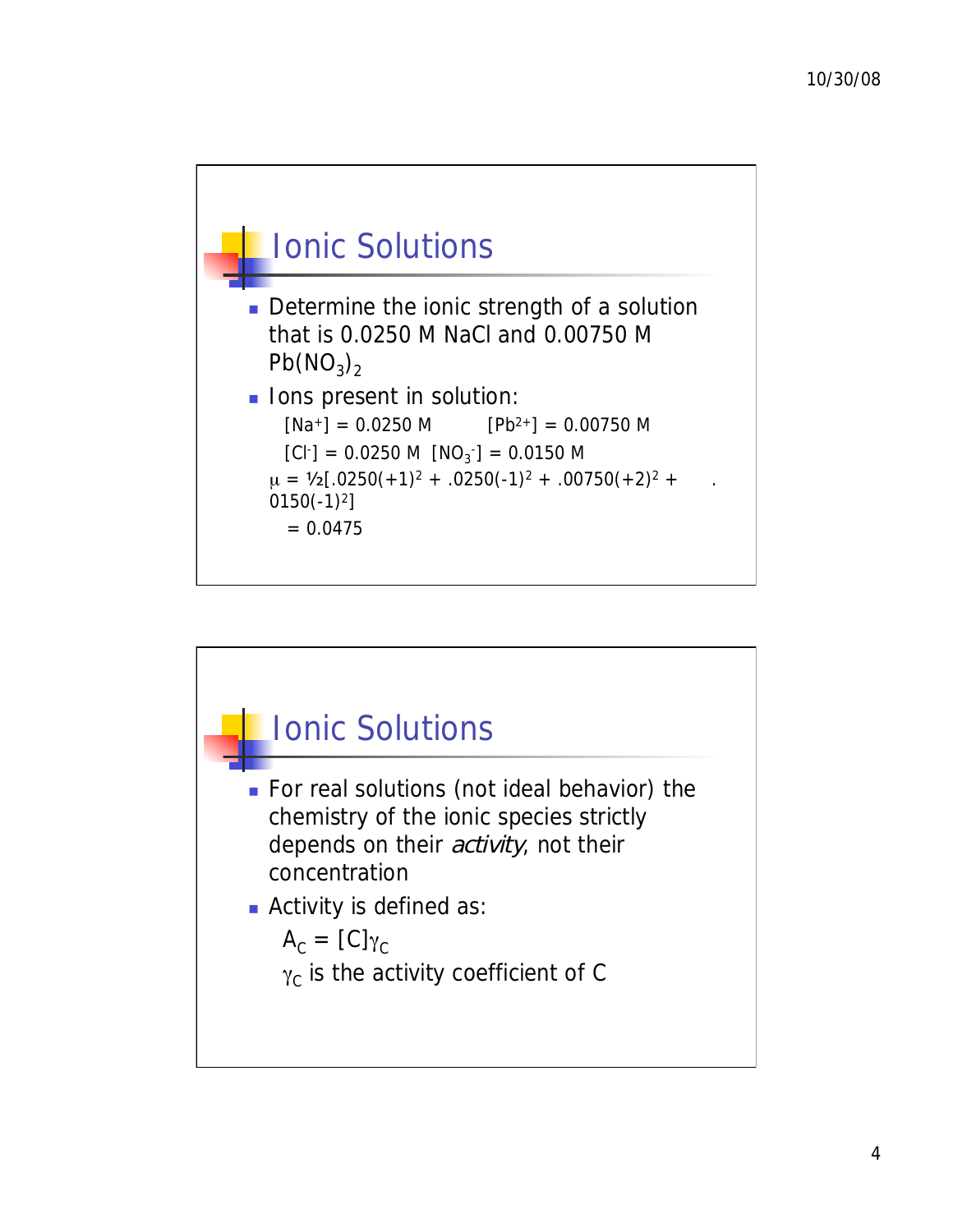

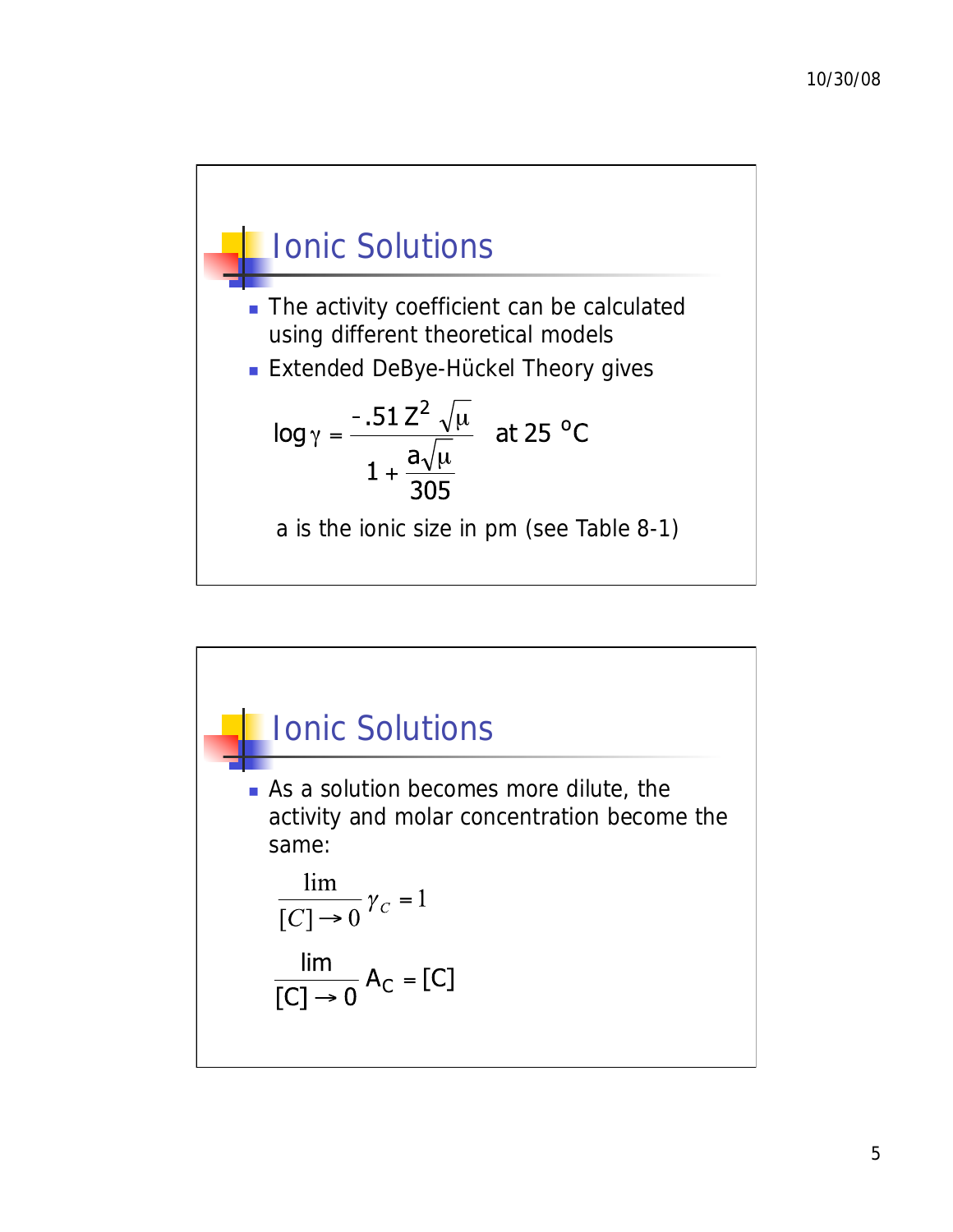

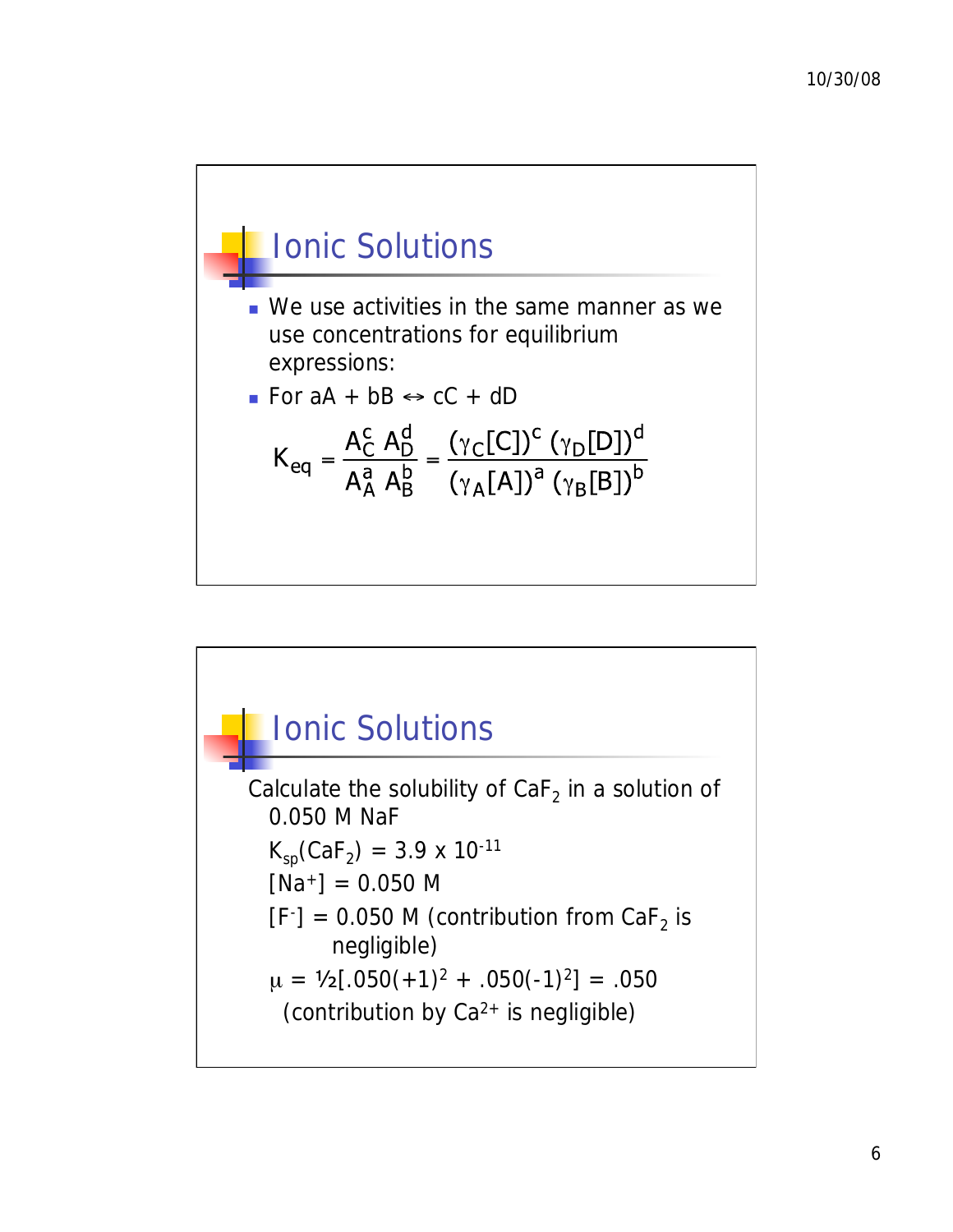

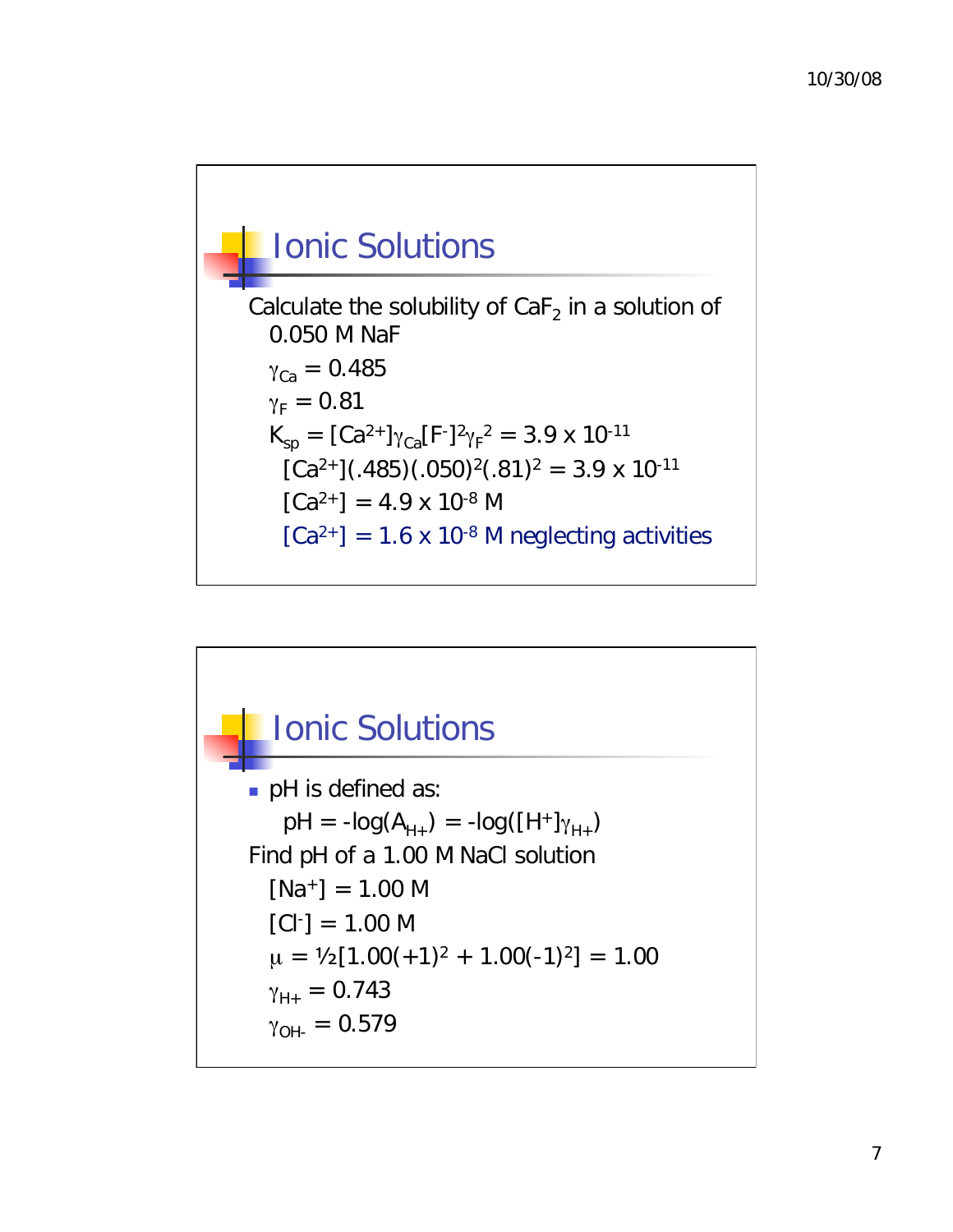

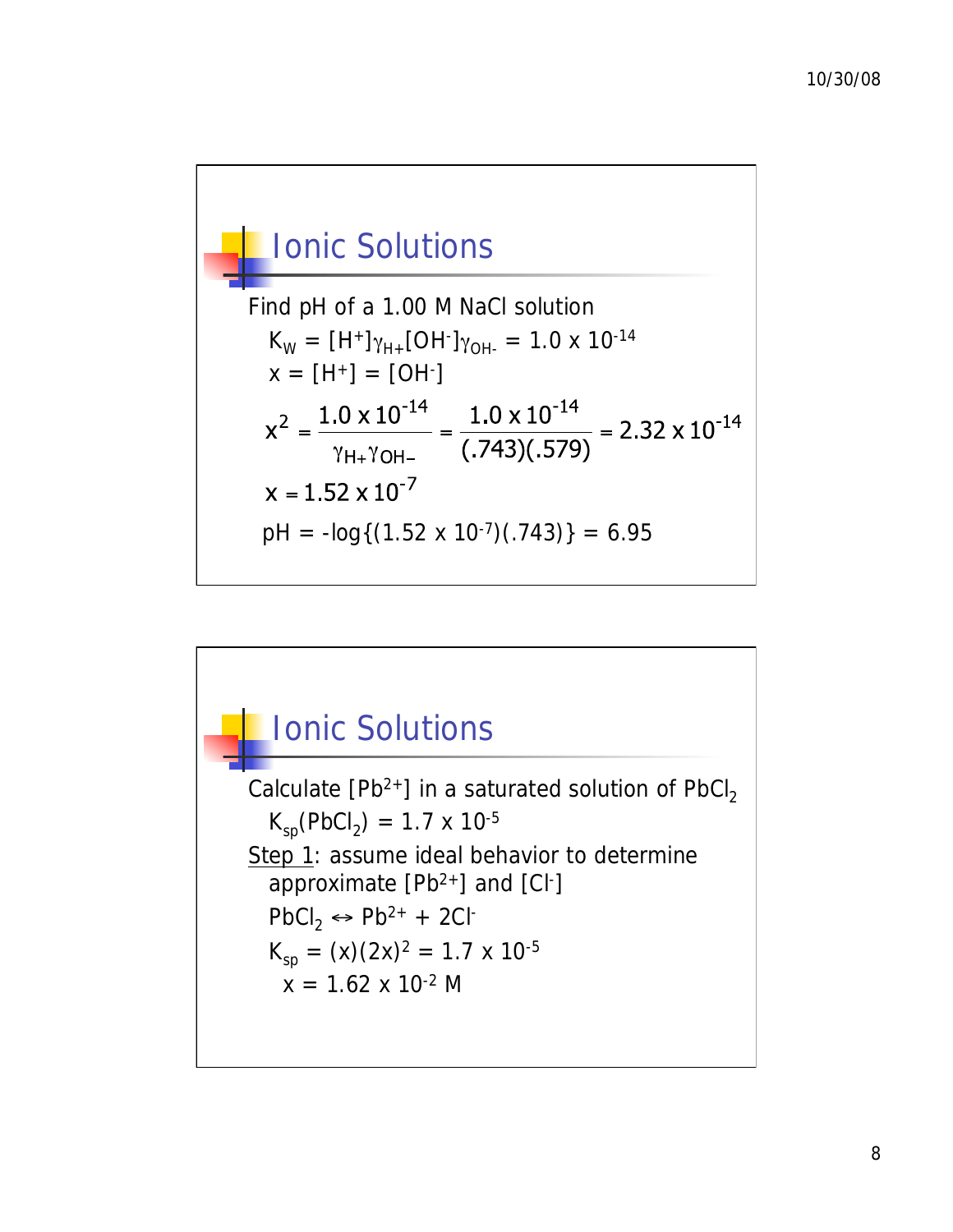